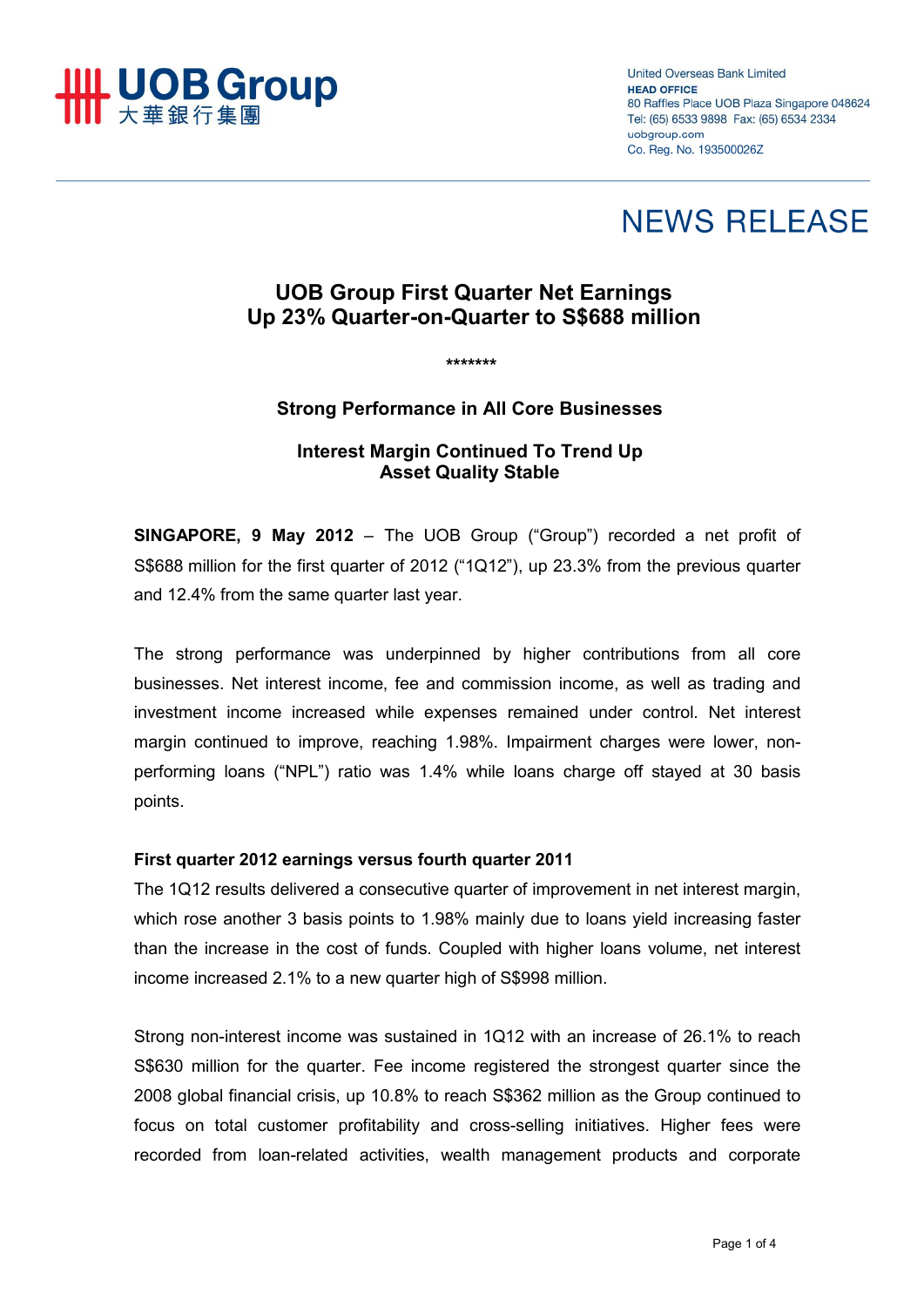finance activities. Trading and investment income rebounded strongly to S\$203 million mainly on investment gains.

Expenses rose 8.2% to S\$676 million. Staff expenses were higher due to increased investment in talent across Singapore and the regional countries. Revenue-related expenses were also higher, attributed to increased business volumes. Expense-toincome ratio improved 0.8% point to 41.5% with stronger income growth.

Asset quality continued to be sound. Total impairment charges for 1Q12 were S\$104 million mainly for individual impairment on loans. Impairment charges for 4Q11 were higher at S\$225 million as impairment charges were built up ahead in view of the concerns on the US and Eurozone financial situations. For 1Q12, total loans charge off rate was kept at 30 basis points. NPL coverage improved to 136.6% while NPL ratio stayed at 1.4%.

Loans growth for 1Q12 was subdued as the Group continued to focus on a quality loans book balanced with risk-adjusted returns. Loans increased 2.6% to reach S\$148 billion and were booked across most industries. Singapore and Malaysia were the largest contributors to this growth.

The Group's funding position remained intact on the back of a strong credit rating, coupled with the capabilities entrenched in the Group's regional franchise. Deposits were sustained at S\$169 billion, while the loans-to-deposits ratio was healthy at 86.0%. During the quarter, US\$750 million fixed rate senior notes were raised to reinforce the Group's funding position.

Capital remained strong with core Tier 1, Tier 1 and total capital adequacy ratios at 12.3%, 13.9% and 17.1% respectively as at 31 March 2012, well above the minimum required by the Monetary Authority of Singapore.

#### **First quarter 2012 versus first quarter 2011**

Net interest income rose 14.6% to a quarterly record of S\$998 million, driven mainly by robust loans growth. Net interest margin improved 8 basis points to 1.98% with improved assets mix geared towards higher-yielding loans.

Non-interest income increased 14.3% to S\$630 million. Fee and commission income rose 9.5% to S\$362 million, with increases registered across most business areas in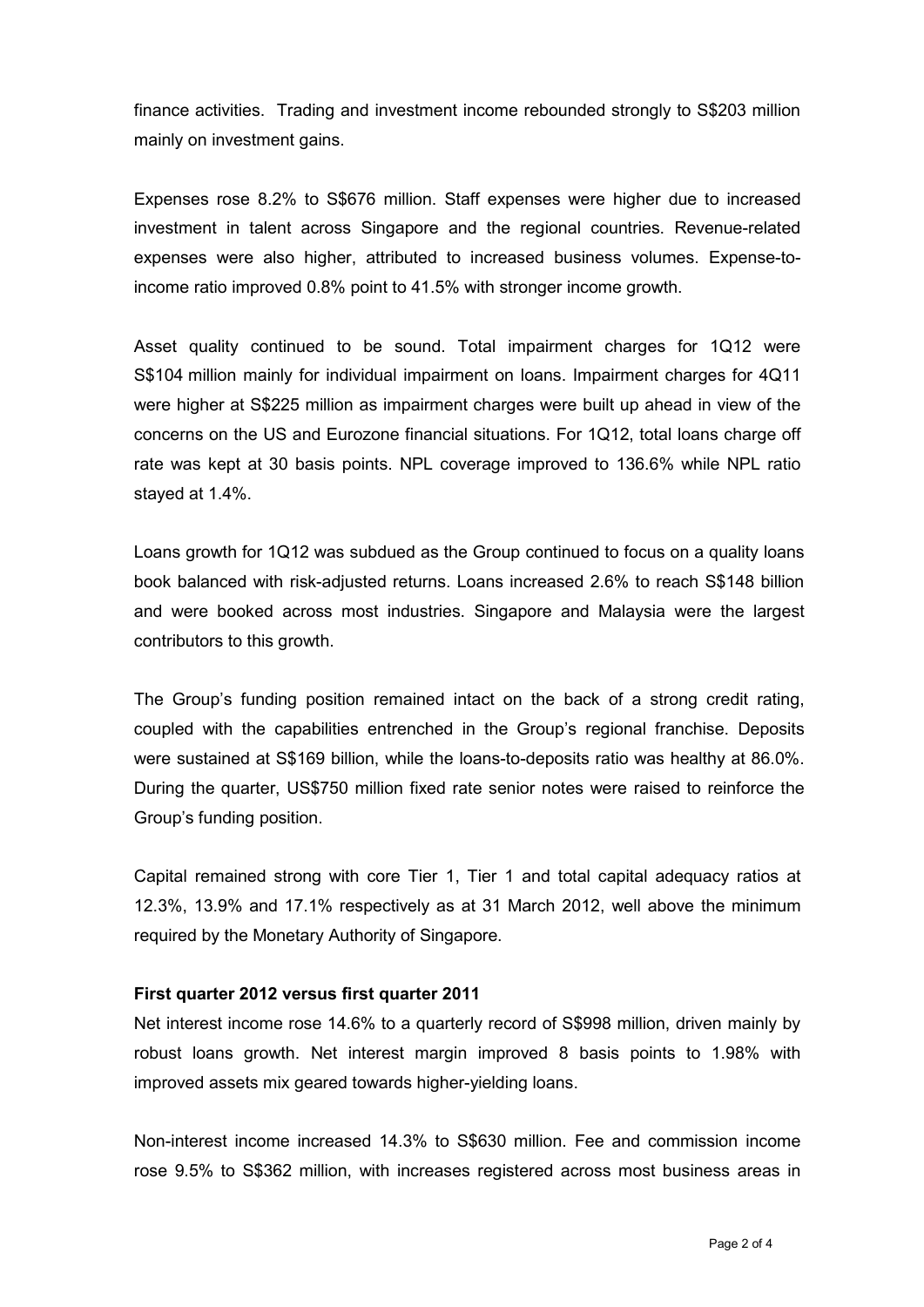Singapore and the regional countries. Trading and investment income increased to S\$203 million from S\$165 million in 1Q11.

Expenses rose 15.9% mainly on increased staff costs as well as higher revenue-related expenses. Expense-to-income ratio was up marginally by 0.5% point to 41.5%.

Total impairment charges and total loans charge off rate were little changed from 1Q11 while NPL coverage improved to 136.6%.

Loans registered a significant increase of 20.2% across geographies and industries. Loans growth from the regional countries was a hefty 27.8% while Singapore was also strong at 18.8%.

The Group's funding position continued to be sound. Customer deposits grew 15.0% across territories while loans-to-deposits ratio was 86.0%.

#### **CEO's statement**

Mr Wee Ee Cheong, the UOB Group's Deputy Chairman and Chief Executive Officer, said: "Our first quarter results show we have started the year on the right foot. We are executing to plan and we are harnessing our regional footprint and expertise to pursue growth opportunities that are right for our business.

We achieved another record quarter of net interest income, led by continued growth in loans and an improvement in net interest margins. We also posted our strongest quarter in terms of fee income since the global financial crisis, with trading and investment income rebounding as market conditions improved. Nevertheless, given that fundamental issues in the West are yet to be resolved, we are ever mindful of the impact on Asia and the global economy.

Our success has been built on putting our customers at the centre of all that we do. We remain committed to enhancing shareholder returns and to ensuring continued strength in our balance sheet. This approach has stood us in good stead in the past and continues to position us for long-term sustainable growth."

- ends -